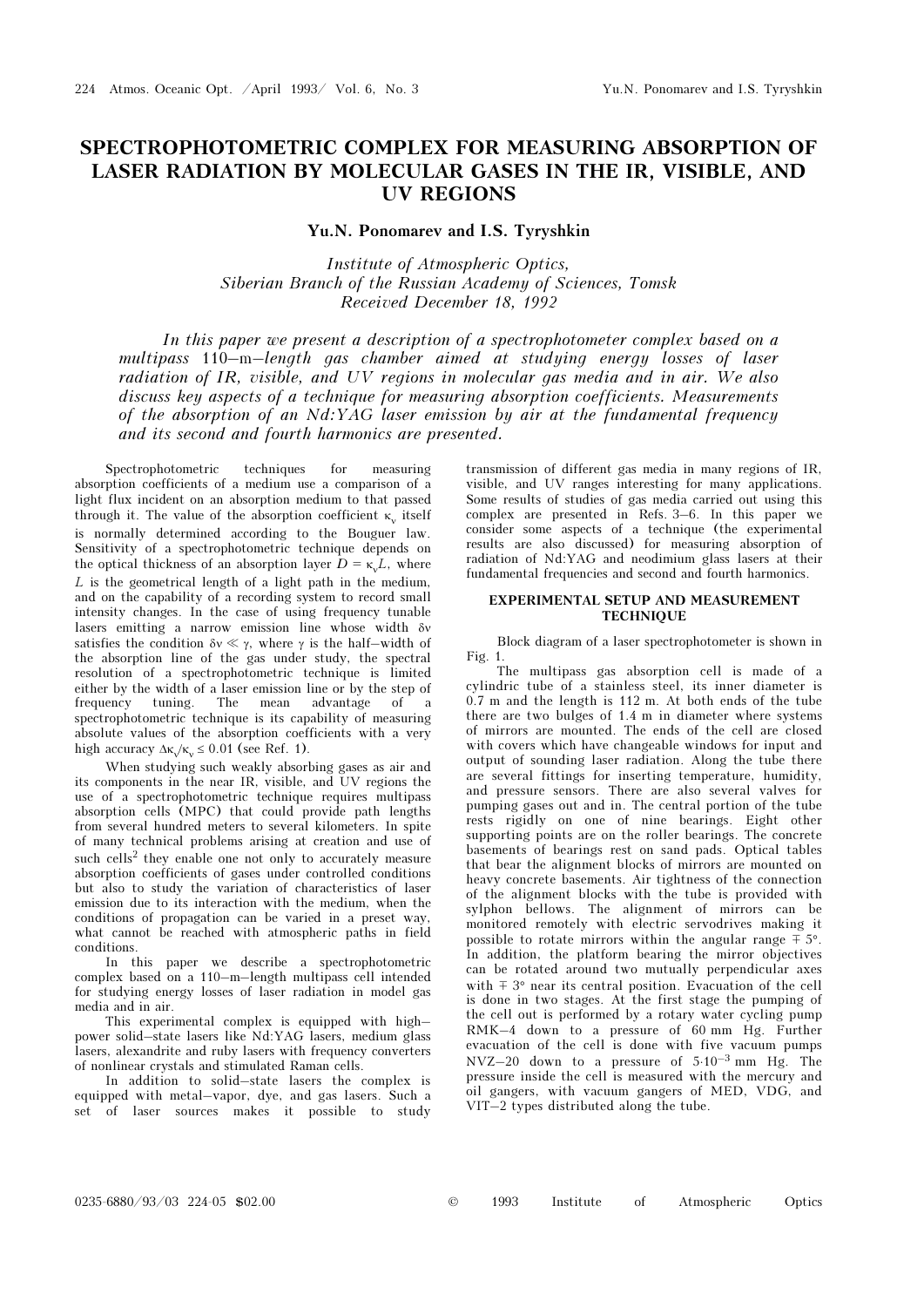

FIG. 1. Block diagram of the laser spectrophotometer: 1) laser, 2) multipass gas absorption cell, 3) wavelength meter, 4 and 5) photodetectors, 6 and 7) digital voltmeters, and 8) system for preparing and control of gas mixtures.

Filling the cell with water vapor is performed by evaporation of distilled water from a special vaporizer at both ends of the tube. Filling the tube with buffer gases is performed from bottles filled with technical gases via a gas–drying station BOV–05M.

In order to provide the studies at temperatures from 288 to 350 K and for modeling inhomogeneous paths there are 11 thermal sections along the tube. Each section has two subsections. Through the pipes of a cooling subsection water at temperature 285 K circulates, and through the pipes of a heating subsection hot water at temperature 360 K circulates.

The cell is equipped with a three–mirror optical system invented by Barskaya,<sup>7</sup> composed of a rectangular shaped (300 by 400 mm) collective mirror and two round mirror objectives 150 mm in diameter. In addition, we have constructed and tested in experiments with visible radiation a six–mirror matrix optical system by Chernin and Barskaya.<sup>8</sup>

TABLE I. The spectrophotometric system specifications.

| Spectral range, nm                                         | $235 - 270$ , $350 - 800$ |
|------------------------------------------------------------|---------------------------|
|                                                            | 1045-1075, 2090, 2650     |
|                                                            | 1936, 5300, 10600         |
| Spectral resolution, $cm^{-1}$                             | $10^{-3} - 10^{-2}$       |
| Specifications of the multipass gas cell:                  |                           |
| length, m                                                  | 112                       |
| diameter, m                                                | 0.7                       |
| volume, $m3$                                               | 45                        |
| pressure range, mm Hg                                      | $5.10^{-3} - 10^{3}$      |
| temperature, K                                             | $288 - 360$               |
| total length of the optical path, m                        | $110 - 10000$             |
| Error in detection of centers line, nm $10^{-3} - 10^{-4}$ |                           |
| Transmission measurement error, %                          | $0.5 - 1$                 |

The lengths of optical paths in the multipass cell that can be arranged in this cell can be found in the table of the spectrophotometric complex specifications. In the cases when cw or high–repetition rate lasers ( $f \ge 1$  kHz) are used in measurements the intensities of reference (at the input of the cell) and sounding radiation are detected and measured using lock—in amplifiers. $3$  In the case of short laser pulses delivered at low repetition frequency the signals from photodetectors are first time expanded and then measured with pulse voltmeters. Thus, for example, to measure intensity of pulses of neodimium glass lasers (pulse duration  $\tau \sim 50$  ns) of Nd:YAG lasers ( $\tau \approx 2$  ns) delivering pulses at a repetition frequency below 50 Hz we used an F–32 vacuum photoelectric cell. Output electric pulses from this detector were then expanded to  $\tau = 15 \mu s$  using integrating circuits and recorded with V4–17 pulse voltmeters.

Transmission of a gas under study is determined by the following formula:

$$
T = \frac{J_v^{\text{out}} / J_v^{\text{in}}}{J_v^{\text{out}} / J_v^{\text{in}}},
$$
\n(1)

where superscripts out and in denote light intensity at the output and input of the tube, respectively. Subsript 0 denotes these same intensities when the chamber is completely pumped out.

Then, using thus measured value  $T_v$  we find the absorption coefficient  $\kappa_{v}$  from the Bouguer law. The error in spectrophotometric measurements of  $\kappa$  at low intensities of sounding radiation J, when nonlinear effects can be neglected, and assuming the absolute errors of the  $J^{\text{in}}$  and  $J^{\mathrm{out}}$  measurements to be the same, can be estimated as

$$
\frac{\mathrm{d}\,\kappa_{\mathrm{v}}}{\mathrm{k}_{\mathrm{v}}} = \frac{1}{k_{\mathrm{v}}\,L} \left( 1 + \frac{J_{\mathrm{v}}^{\mathrm{in}}}{J_{\mathrm{v}}^{\mathrm{out}}} \right) \frac{\mathrm{d}\,J_{\mathrm{v}}^{\mathrm{in}}}{J_{\mathrm{v}}^{\mathrm{in}}} \,,\tag{2}
$$

where  $L$  is the length of optical path in the MPS. Minimum value of  $d\kappa_v/\kappa_v = 3.6(dJ_v^{\text{in}}/J_v^{\text{in}})$ is reached at  $D_{v} = \kappa L = 1.3$  (see Ref. 1).

In spectral measurements performed with a spectrophotometer of a fixed length minimum in  $\Delta \kappa_v$  will be reached only at single frequency, when  $\kappa_{\text{u}} L = 1.3$ . When this condition is satisfied at a line center, the value  $\Delta \kappa/\kappa$ depends on the frequency shift and on the shape of an absorption line under study. In the case of the Lorentzian contour this dependence is as follows: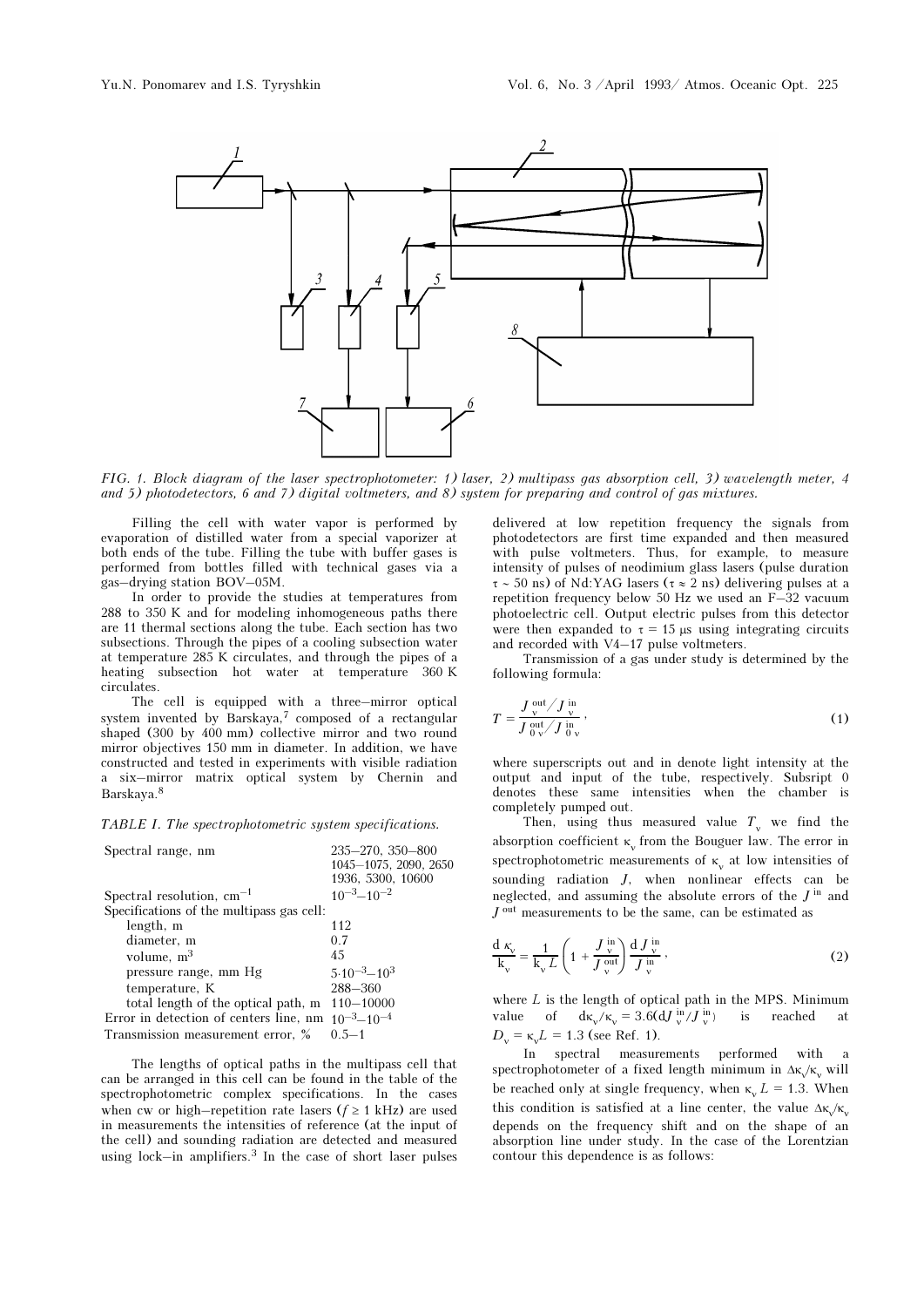$$
\frac{\Delta k_{\rm v}}{k_{\rm v}} = \frac{\Omega^2 + 1}{k_0 L} \left[ 1 + \exp\left(\frac{k_0 L}{\Omega^2 + 1}\right) \right] \frac{\Delta J_{\rm in}}{J_{\rm in}} + \frac{2\Omega^2}{1 + \Omega^2} \frac{\delta \Omega}{\Omega}, \quad (3)
$$

where  $\Omega = (v - v_0)/\gamma$ .

The error in  $\kappa_v$  due to inaccurate determination of the line frequency that contributes to the total relative error of a line contour measurement is taken into account by the term  $2\Omega^2/(1 + \Omega^2)$ . The value  $\delta\Omega/\Omega$  can be as low as 0.01 when measuring the wavelength with an IDV–2 or "Spectron" wavelength meters, or with a Fabry–Perot etalon having 5 cm spacing. Dependence of  $\Delta \kappa_v / \kappa_v$  value on Ω is shown in Fig. 2 for  $D = 1.3$ ,  $ΔJ<sup>in</sup>/J<sup>in</sup> = 0.02$ , and for spectral resolution of the wavelength meter ∼10–3 cm–1.



FIG. 2. Dependence of relative error in measurements of the absorption coefficient on the frequency detuning from an absorption line center.

A laser system used in the below–discussed measurements involved an Nd:YAG laser, a medium glass laser, laser amplifiers and frequency converters of the radiation at  $\lambda = 1.06 \mu m$  into the second and fourth harmonics. Let us now give a brief description of some blocks of the laser system.



FIG. 3. Optical arrangement of an Nd:YAG laser: 1) concave mirror, 2) passive Q–switch, 3) polarizer, 4) active element, and 5) convex mirror.

An Nd:YAG laser (see Fig. 3) consists of a telescopic unstable resonator with the magnification factor of 2.2, an active element 60 mm long and 6.3 mm in diameter of an Nd:YAG crystal, a polariser (a glass plate installed at the Brewster angle), and a passive Q–switch of a LiF crystal doped with  $F_2^-$  color centers. The radius of curvature of the concave mirror is 50 cm and 22.5 cm of the convex one. The convex mirror is a spot (2.8 mm in diameter) of dielectric coating with 35% reflectivity on the convex surface of a preliminary coated backing 20 mm in diameter. Pumping of the active element is performed by a flash lamp INP– 5/60A–1 in a standard quantron made of a quartz monoblock.

This laser delivers bell–shaped pulses of  $(2.2\dot{\varphi}0.2)$  ns duration, at half maximum, with the spectral width of the emission not exceeding 0.05 cm–1. Pulse energy at the fundamental frequency reaches 0.1 s, and the angular beamwidth is less than 05 mrad.



FIG. 4. Optical arrangement of a neodimium glass laser: 1 and 7) resonator mirrors, 2) Fabry–Perot etalon, 3) passive Q–switch, 4) lens, 5) active element, 6) diaphragm, and 8) block of dispersion prisms.

The neodimium glass laser system consists of a master oscillator with a dispersion resonator (see Fig. 4) and a double–pass amplifier. The cavity of the master oscillator is formed by two plane mirrors with the reflectivity 99.5 and 55%. The length of the cavity is 120 cm. A lens of 200 cm focal length installed at 80 cm from the output mirror provides selection of the fundamental transverse mode of the resonator. A preliminary spectral selection of the emission spectrum is performed with a block of four prisms optically arranged so that the condition of minimum deflection angle is satisfied simultaneously with the requirement of reflection at the Brewster angle. This enabled us to minimize the energy losses in the block of prisms. The Fabry–Perot etalon made of a plane parallel plate of K–8 glass, both sides coated, makes the laser emission spectrum narrower and is used to continuously tune the emission wavelength. The reflection coefficient of coatings is 50%. Rough wavelength tuning is performed by rotating the rear hundred per cent mirror while the Fabry–Perot etalon is used for continuous tuning. Width of the output emission spectrum in this case does not exceed  $5·10<sup>-3</sup>$  cm<sup>-1</sup>. An active element of the neodimium glass GLS–24 (its diameter is 4 mm and length is 80 mm) is pumped with a flash lamp of IFP–800 type in the quantron of a quartz monoblock. A crystal of LiF with  $F_2^-$  color centers is used as a Q-switch in this laser. The initial transmission of the Q–switch is 80%.

The output energy of the laser beam is mainly limited by the damage threshold of the Fabry–Perot etalon coatings and is about 0.02 J. Using an amplifier with the active element of neodimium glass 8 mm in diameter and 120 mm long we reach a ten times increase of the output pulse energy. Pumping of this element is performed by a flash– lamp of the IFP–1200 type within a two–ellipsoid quanton. In order to avoid (or to suppress) the feedback between the laser and amplifier we use a LiF crystal with  $F_2^-$  color centers having the initial transmission 30%.

Frequency conversion of the radiation at 1.06 μm to its second harmonic is performed with a commercially available frequency converter MCh–105. Synchronous matching of this converter is tuned by varying its temperature, at maximum the conversion efficiency reaches 40%. Because of a long time required for temperature tuning on the conversion efficiency maximum the use of the MCh–105 converter in a frequency tunable laser is too problematic. For this reason in measurements with the neodimium glass laser we use a KTP crystal where the synchronous matching is done by the crystal rotation. The efficiency of the frequency conversion of radiation with the above parameters reaches 60%.